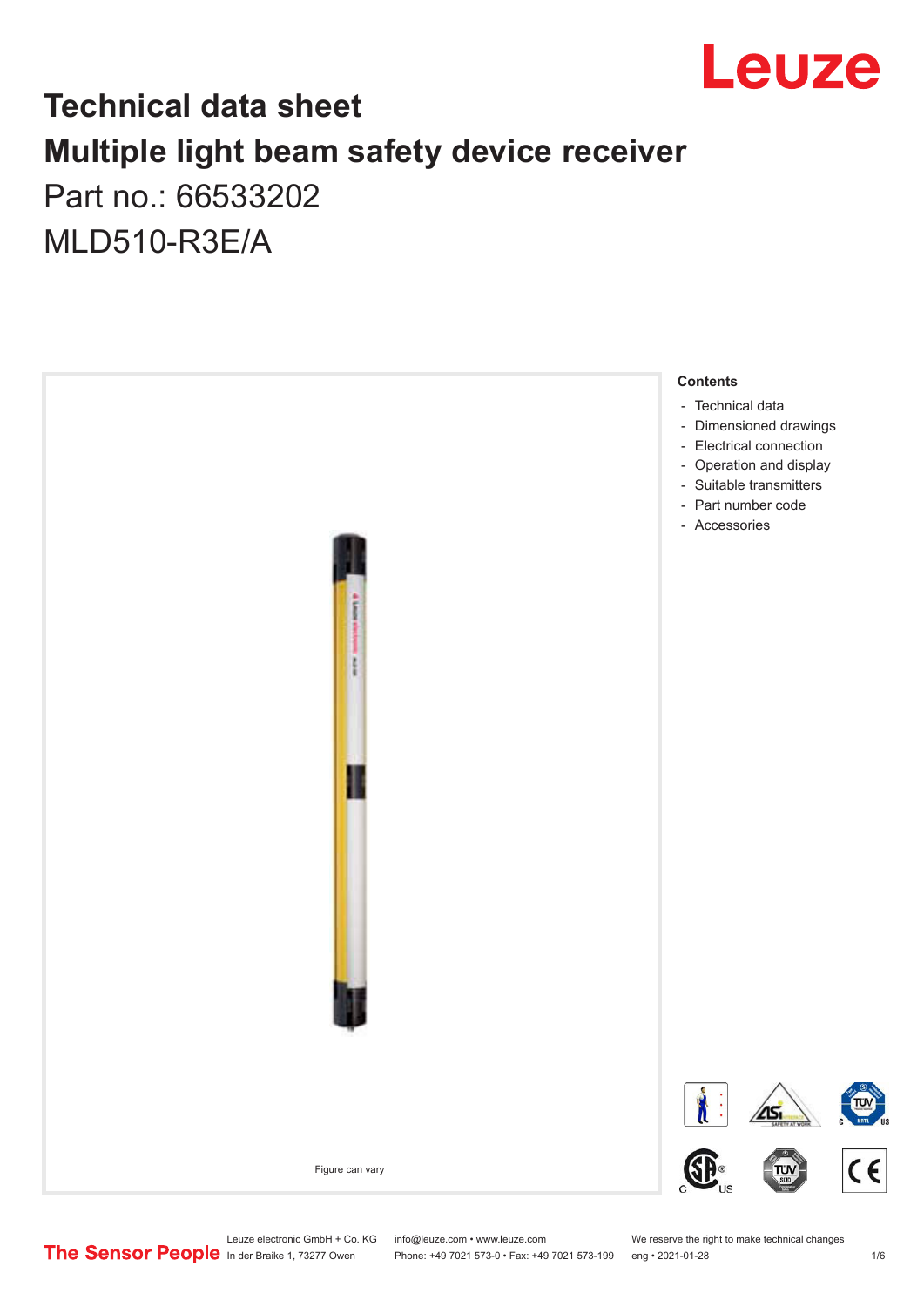#### <span id="page-1-0"></span>**Technical data**

#### **Basic data Series** MLD 500 **Device type Receiver** Receiver **Special version Special version** Connection socket for external muting indicator **Functions Functions Automatic restart Characteristic parameters Type** 4, IEC/EN 61496 **SIL** 3, IEC 61508 **SILCL** 3, IEC/EN 62061 **Performance Level (PL)** e, EN ISO 13849-1 **MTTF**<sub>d</sub> 204 years, EN ISO 13849-1  $PFH<sub>D</sub>$ 6.6E-09 per hour **Mission time T<sub>M</sub>** 20 years, EN ISO 13849-1 **Category** 4, EN ISO 13849 **Optical data Number of beams** 3 Piece(s) **Beam spacing 100 mm** 400 mm **Electrical data Protective circuit COVER COVER COVER COVER COVER COVER COVER COVER COVER COVER COVER COVER COVER COVER COVER COVER COVER COVER COVER COVER COVER COVER COVER COVER COVER COVER COVER COVER COVER COVER COVER COVER COVER CO** Short circuit protected **Performance data** Supply voltage U<sub>B</sub> 26.5 ... 31.6 V **Current consumption from AS-i circuit** 50 mA **Outputs Number of digital switching outputs** 1 Piece(s) **Switching outputs Type** Digital switching output **Switching voltage high, min.** 18.2 V Switching voltage low, max. 2.5 V **Switching voltage, typ.** 23 V **Voltage type** DC **Switching output 1 Assignment** Connection 2, pin 5 **Switching element** Transistor, PNP **Function Example 3** TMuting state" signal output **Timing Response time** 30 ms **Restart delay time** 100 ms **Interface Type** AS-Interface Safety at Work

# Leuze

|                          | AS-i                                            |                              |
|--------------------------|-------------------------------------------------|------------------------------|
|                          | <b>Function</b>                                 | Process                      |
|                          | AS-i profile                                    | Safe slave                   |
|                          | <b>Slave address</b>                            | 1.31 programmable, default=0 |
|                          | Cycle time acc. to AS-i specifica-<br>tions     | Max. 5 ms ms                 |
|                          | Connection                                      |                              |
|                          | <b>Number of connections</b>                    | 2 Piece(s)                   |
|                          | <b>Connection 1</b>                             |                              |
|                          | <b>Function</b>                                 | Machine interface            |
|                          | <b>Type of connection</b><br><b>Thread size</b> | Connector<br>M <sub>12</sub> |
|                          | <b>Material</b>                                 | Metal                        |
|                          | No. of pins                                     | 5-pin                        |
|                          |                                                 |                              |
|                          | <b>Connection 2</b>                             |                              |
|                          | <b>Function</b>                                 | External muting indicator    |
|                          | <b>Type of connection</b>                       | Connector                    |
|                          | <b>Thread size</b>                              | M <sub>12</sub>              |
|                          | <b>Material</b>                                 | Metal                        |
|                          | No. of pins                                     | 5-pin                        |
|                          | Mechanical data                                 |                              |
|                          | Dimension (W x H x L)                           | 52 mm x 900 mm x 64.7 mm     |
|                          | <b>Housing material</b>                         | Metal                        |
|                          | <b>Metal housing</b>                            | Aluminum                     |
|                          | Lens cover material                             | Plastic / PMMA               |
|                          | <b>Material of end caps</b>                     | Diecast zinc                 |
|                          | Net weight                                      | 2,000 g                      |
| <b>Housing color</b>     |                                                 | Yellow, RAL 1021             |
| <b>Type of fastening</b> |                                                 | Groove mounting              |
|                          |                                                 | Swivel mount                 |
|                          | <b>Operation and display</b>                    |                              |
|                          | <b>Type of display</b>                          | LED                          |
|                          | <b>Number of LEDs</b>                           | 2 Piece(s)                   |
|                          |                                                 |                              |
|                          | <b>Environmental data</b>                       |                              |
|                          | Ambient temperature, operation                  | $-30$ 55 °C                  |
|                          | Ambient temperature, storage                    | $-4075 °C$                   |
|                          | Relative humidity (non-condensing)              | 095%                         |
|                          | <b>Certifications</b>                           |                              |
|                          | Degree of protection                            | IP 67                        |
|                          | <b>Protection class</b>                         | Ш                            |
|                          | <b>Certifications</b>                           | c CSA US                     |
|                          |                                                 | c TÜV NRTL US                |
|                          |                                                 | TÜV Süd                      |
| <b>US patents</b>        |                                                 | US 6,418,546 B               |
|                          |                                                 | US 7,741,595 B               |
|                          |                                                 |                              |
|                          |                                                 |                              |
|                          |                                                 |                              |
|                          |                                                 |                              |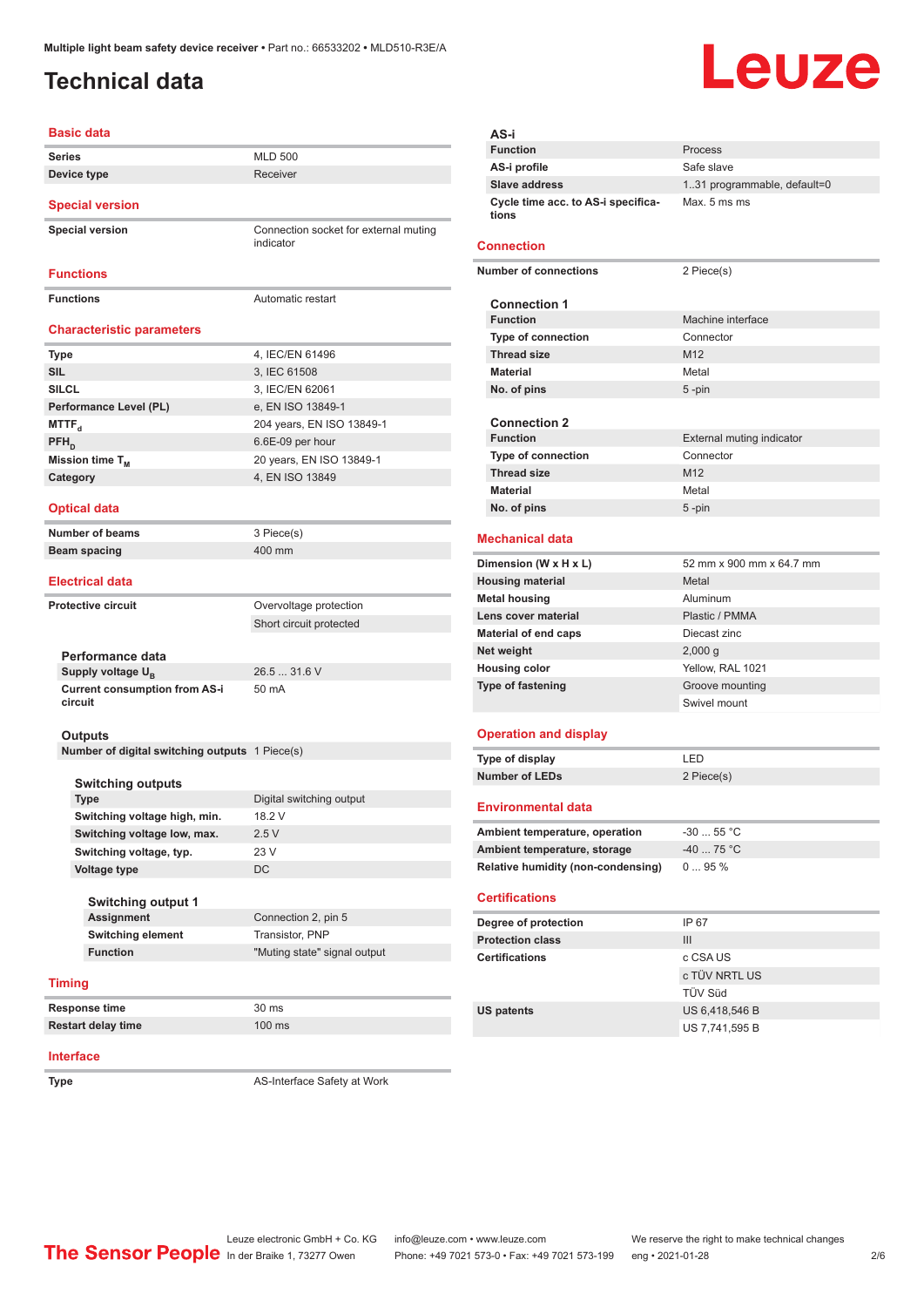#### <span id="page-2-0"></span>**Technical data**

| <b>Customs tariff number</b> | 85365019 |
|------------------------------|----------|
| eCl@ss 5.1.4                 | 27272703 |
| eCl@ss 8.0                   | 27272703 |
| eCl@ss 9.0                   | 27272703 |
| eCl@ss 10.0                  | 27272703 |
| eCl@ss 11.0                  | 27272703 |
| <b>ETIM 5.0</b>              | EC001832 |
| <b>ETIM 6.0</b>              | EC001832 |
| <b>ETIM 7.0</b>              | EC001832 |

### **Dimensioned drawings**

All dimensions in millimeters



#### **Electrical connection**

**Connection 1**

| <b>Function</b>    | Machine interface |
|--------------------|-------------------|
| Type of connection | Connector         |
| <b>Thread size</b> | M12               |
| <b>Type</b>        | Male              |
| <b>Material</b>    | Metal             |
| No. of pins        | $5$ -pin          |
| Encoding           | A-coded           |

**Pin Pin assignment Conductor Conductor Color** 

|                | $AS-i+$ | Brown        |
|----------------|---------|--------------|
| $\overline{2}$ | n.c.    | White        |
| 3              | AS-i-   | <b>Blue</b>  |
| 4              | n.c.    | <b>Black</b> |
| 5              | n.c.    | Gray         |



Leuze

#### **Connection 2**

| <b>Function</b>    | External muting indicator |
|--------------------|---------------------------|
| Type of connection | Connector                 |
| <b>Thread size</b> | M12                       |
| <b>Type</b>        | Female                    |
| <b>Material</b>    | Metal                     |
| No. of pins        | $5$ -pin                  |
| Encoding           | A-coded                   |

Leuze electronic GmbH + Co. KG info@leuze.com • www.leuze.com We reserve the right to make technical changes<br>
The Sensor People in der Braike 1, 73277 Owen Phone: +49 7021 573-0 • Fax: +49 7021 573-199 eng • 2021-01-28

Phone: +49 7021 573-0 • Fax: +49 7021 573-199 eng • 2021-01-28 3/6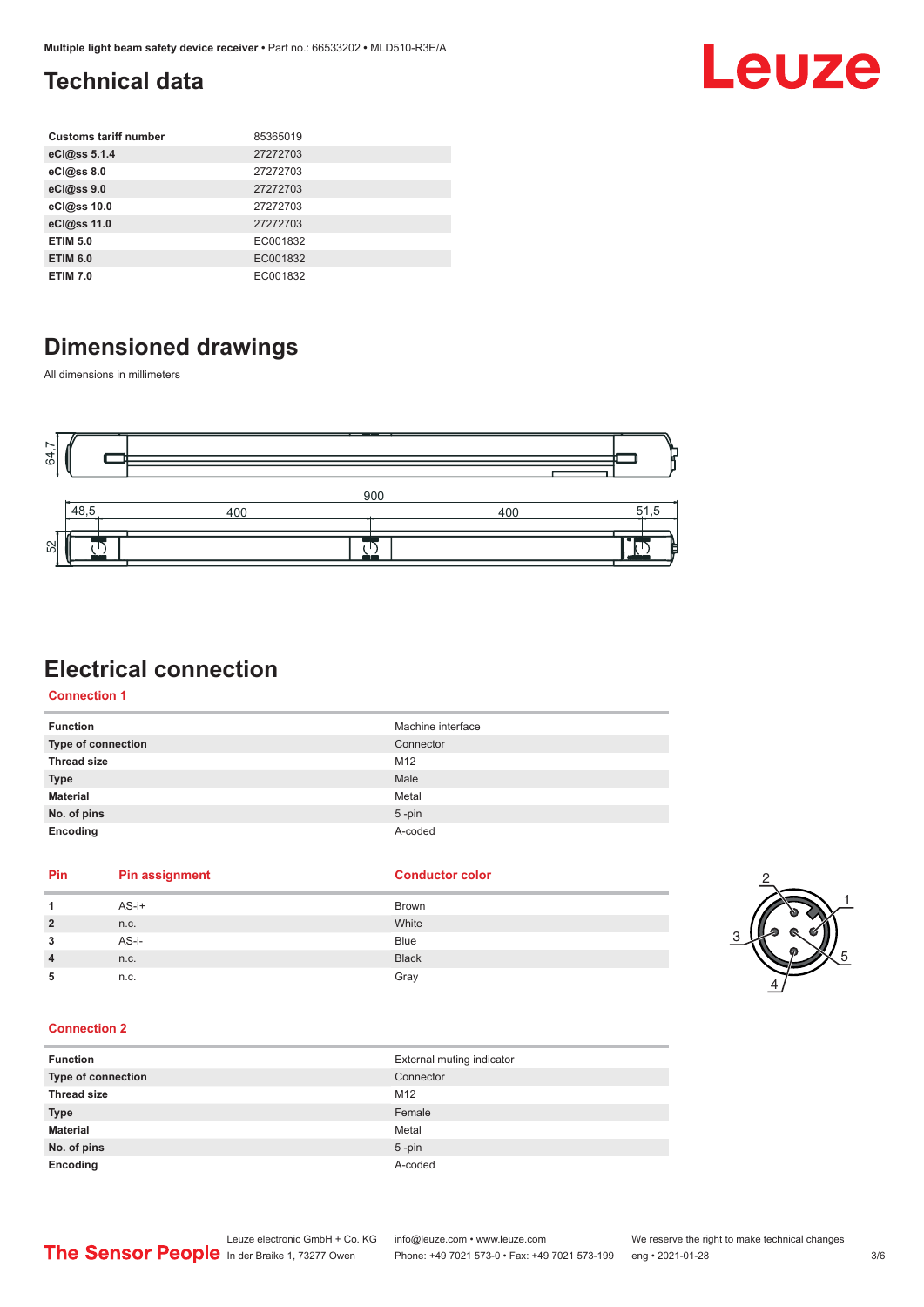#### <span id="page-3-0"></span>**Electrical connection**

#### **Pin Pin assignment**

| .                       |                             |
|-------------------------|-----------------------------|
|                         | $AS-i+$                     |
| $\overline{2}$          | 0 V (auxiliary supply)      |
| 3                       | AS-i-                       |
| $\overline{\mathbf{4}}$ | +24 V DC (auxiliary supply) |
|                         | n.c.                        |

#### **Operation and display**

| LED.           | <b>Display</b>                                         | <b>Meaning</b>                                       |
|----------------|--------------------------------------------------------|------------------------------------------------------|
|                | Red, continuous light                                  | OSSD off.                                            |
|                | Green, continuous light                                | OSSD on                                              |
|                | Red, flashing, 1 Hz                                    | <b>External error</b>                                |
|                | Red, flashing, 10 Hz                                   | Internal error                                       |
|                | Green, flashing, 1 Hz                                  | Weak signal, device not optimally aligned or soiled. |
| $\overline{2}$ | Yellow, continuous light                               | Start/restart interlock locked.                      |
|                | Off                                                    | No voltage on AS-i cable.                            |
|                | Red, continuous light                                  | AS-i slave not communicating with AS-i master        |
|                | Yellow, flashing                                       | AS-i slave has invalid address 0                     |
|                | Red/green, flashing alternately                        | AS-i slave device error or AS-i connection defective |
|                | Green, continuous light, flashing red at the same time | Periphery error                                      |
|                | Green, continuous light                                | AS-i slave communicating with AS-i master            |

#### **Suitable transmitters**

| Part no. | <b>Designation</b> | <b>Article</b>                                      | <b>Description</b>                                                                                                                                                              |
|----------|--------------------|-----------------------------------------------------|---------------------------------------------------------------------------------------------------------------------------------------------------------------------------------|
| 66501201 | <b>MLD500-T3/A</b> | Multiple light beam<br>safety device<br>transmitter | Operating range: 0.5  50 m<br>Number of beams: 3 Piece(s)<br>Beam spacing: 400 mm<br>Type of interface: AS-Interface Safety at Work<br>Connection: Connector, M12, Metal, 5-pin |

#### **Part number code**

Part designation: **MLDxyy-zab/t**

| <b>MLD</b>                | Multiple light beam safety device                                                                                                                                 |
|---------------------------|-------------------------------------------------------------------------------------------------------------------------------------------------------------------|
| $\boldsymbol{\mathsf{x}}$ | <b>Series</b><br>3: MLD 300<br>5: MLD 500                                                                                                                         |
| <b>yy</b>                 | <b>Function classes</b><br>00: transmitter<br>10: automatic restart<br>12: external testing<br>20: EDM/RES<br>30: muting<br>35: timing controlled 4-sensor muting |
| z                         | Device type<br>T: transmitter<br>R: receiver<br>RT: transceiver<br>xT: transmitter with high range<br>xR: receiver for high range                                 |
| a                         | Number of beams                                                                                                                                                   |

Leuze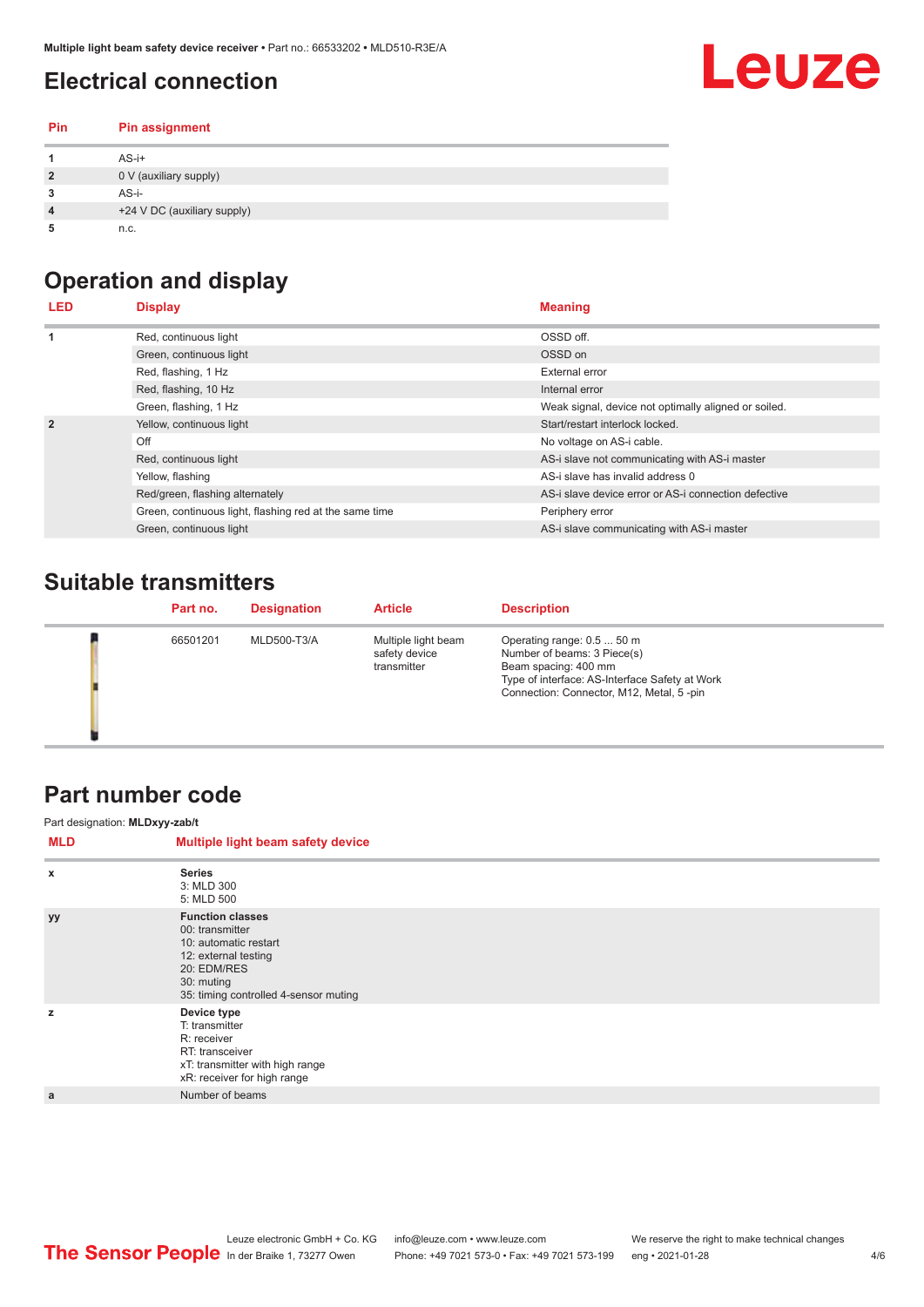#### <span id="page-4-0"></span>**Part number code**

| <b>MLD</b> | Multiple light beam safety device                                                                                                                                                                                                                                                                 |
|------------|---------------------------------------------------------------------------------------------------------------------------------------------------------------------------------------------------------------------------------------------------------------------------------------------------|
| b          | Option<br>L: integrated laser alignment aid (for transmitter/receiver)<br>M: integrated status indicator (MLD 320, MLD 520) or integrated status and muting indicator (MLD 330, MLD 335, MLD 510/A, MLD 530,<br>MLD 535)<br>E: connection socket for external muting indicator (AS-i models only) |
| /t         | Safety-related switching outputs (OSSDs), connection technology<br>-: transistor output, M12 plug<br>A: integrated AS-i interface, M12 plug, (safety bus system)                                                                                                                                  |
|            | <b>Note</b>                                                                                                                                                                                                                                                                                       |
|            | $\&$ A list with all available device types can be found on the Leuze website at www.leuze.com.                                                                                                                                                                                                   |

#### **Accessories**

#### Connection technology - Connection cables

|   | Part no. | <b>Designation</b> | <b>Article</b>   | <b>Description</b>                                                                                                                                           |
|---|----------|--------------------|------------------|--------------------------------------------------------------------------------------------------------------------------------------------------------------|
| ≝ | 50133859 | KD S-M12-5A-P1-020 | Connection cable | Connection 1: Connector, M12, Axial, Female, A-coded, 5-pin<br>Connection 2: Open end<br>Shielded: Yes<br>Cable length: 2,000 mm<br>Sheathing material: PUR  |
| × | 50136146 | KD S-M12-5A-P1-250 | Connection cable | Connection 1: Connector, M12, Axial, Female, A-coded, 5-pin<br>Connection 2: Open end<br>Shielded: Yes<br>Cable length: 10,000 mm<br>Sheathing material: PVC |

#### Mounting technology - Swivel mounts

| Part no. | <b>Designation</b> | <b>Article</b>       | <b>Description</b>                                                                                                                                          |
|----------|--------------------|----------------------|-------------------------------------------------------------------------------------------------------------------------------------------------------------|
| 560340   | BT-SET-240BC       | Mounting bracket set | Fastening, at system: Through-hole mounting<br>Mounting bracket, at device: Clampable<br>Type of mounting device: Turning, 240°<br>Material: Metal          |
| 540350   | BT-SET-240BC-E     | Mounting bracket set | Fastening, at system: Through-hole mounting<br>Mounting bracket, at device: Clampable<br>Type of mounting device: Turning, 240°<br>Material: Metal, Plastic |